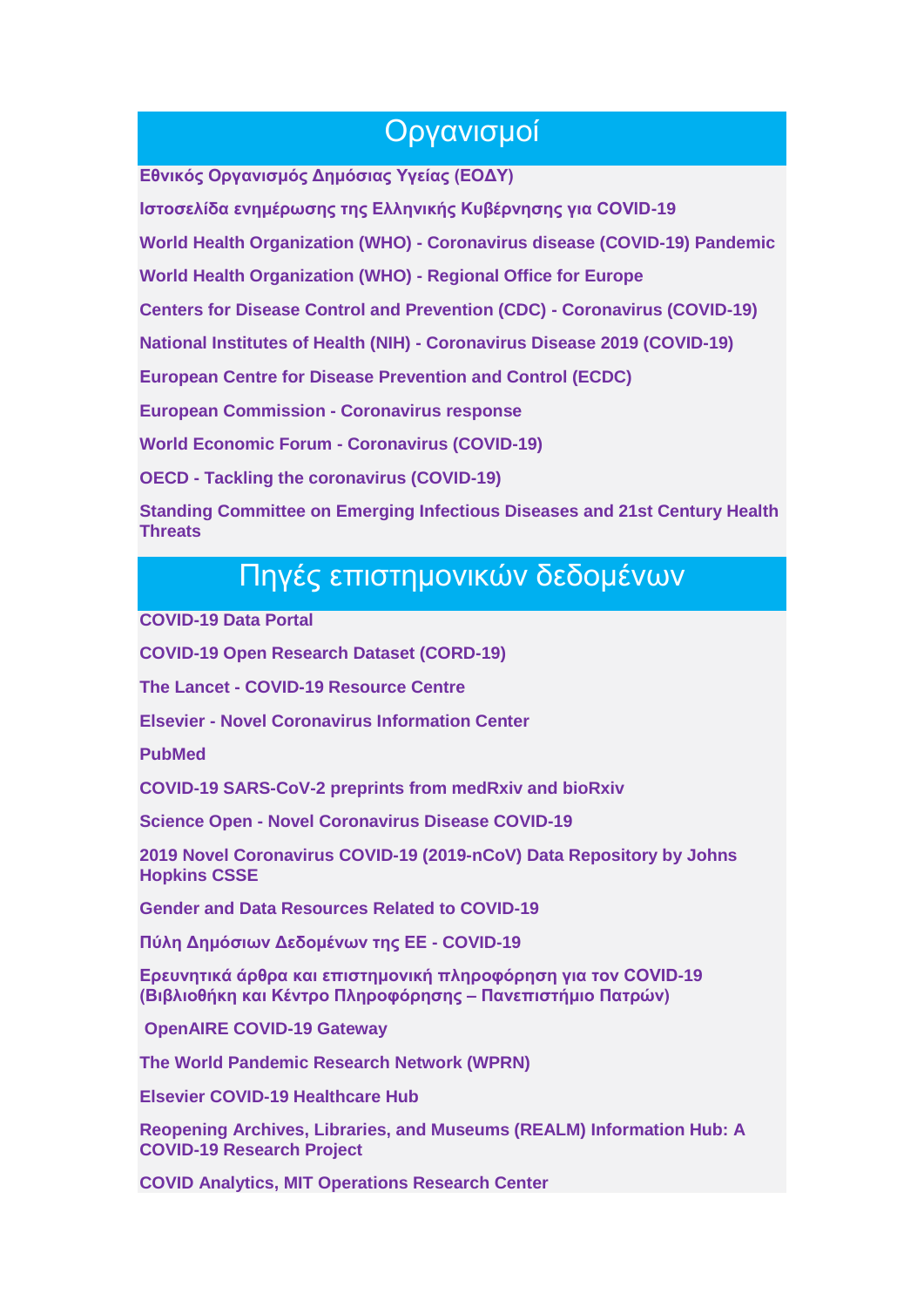## Videos - Podcasts

**[COVID-19 transmission: Is this virus airborne, or not?](https://www.nursingcenter.com/journals-articles/podcast-library/covid-19-transmission-is-this-virus-airborne,-or-n)**

**[Coronapod: The state of the pandemic, six months in](https://www.nature.com/articles/d41586-020-01953-x?utm_source=Nature%20Briefing&utm_campaign=a1a9bf577f-briefing-dy-20200629&utm_medium=email&utm_term=0_c9dfd39373-a1a9bf577f-43722117)**

**[The Road to Immunity During COVID-19 —](https://youtu.be/dC5k0fbsc40) Developing and Distributing a [Vaccine, National Academy of Medicine](https://youtu.be/dC5k0fbsc40)**

**[Coronapod: The Surgisphere scandal that rocked coronavirus drug research](https://www.nature.com/articles/d41586-020-01790-y)**

**Διάλεξη: Κώστας Κωστής - [Οι πανδημίες στην ιστορία \(14ος-21ος αιώνας\),](https://www.snfcc.org/lecture?utm_source=SNFCC%20Newsletter%20List&utm_campaign=311c7c16dd-EMAIL_CAMPAIGN_2017_10_25_COPY_03&utm_medium=email&utm_term=0_1f84fa0dd6-311c7c16dd-108415337)  [Από την πανώλη στον κορωνoϊό #snfccAtHome](https://www.snfcc.org/lecture?utm_source=SNFCC%20Newsletter%20List&utm_campaign=311c7c16dd-EMAIL_CAMPAIGN_2017_10_25_COPY_03&utm_medium=email&utm_term=0_1f84fa0dd6-311c7c16dd-108415337)**

**[How fake news about coronavirus became a second pandemic, Nature Video](https://youtu.be/wT2m3kljcSU)  [11 May 2020, doi: 10.1038/d41586-020-01409-2](https://youtu.be/wT2m3kljcSU)**

**[Coronapod: The race to expand antibody testing, Nature podcast](https://www.nature.com/articles/d41586-020-01252-5?utm_source=Nature%20Briefing&utm_campaign=2f89b48291-briefing-dy-20200427&utm_medium=email&utm_term=0_c9dfd39373-2f89b48291-43722117)**

**[Epidemics Going Viral: Innovation vs. Nature, The New England Journal of](https://interactives.nejm.org/iv/playlist/index.html?media_id=siCcYW3U&pcs=sidebar)  [Medicine](https://interactives.nejm.org/iv/playlist/index.html?media_id=siCcYW3U&pcs=sidebar)**

**[Misinformation in a pandemic, The Lancet Voice speaks with Sander van der](https://www.thelancet.com/podcasts?utm_campaign=tlcoronavirus20&utm_source=hs_email&utm_medium=email&utm_content=85659804&_hsenc=p2ANqtz-9AOxncNHTK1GIhH6-FENNTUYXO0qrXAeBcoOE7ZvvkScMmb748HVE9sSwVrNFvc5dWezuiXJT1x9F2uHeL7X29_VA5AgEHpxsTcWJKwTfmrA1jojQ&_hsmi=85659804)  [Linden](https://www.thelancet.com/podcasts?utm_campaign=tlcoronavirus20&utm_source=hs_email&utm_medium=email&utm_content=85659804&_hsenc=p2ANqtz-9AOxncNHTK1GIhH6-FENNTUYXO0qrXAeBcoOE7ZvvkScMmb748HVE9sSwVrNFvc5dWezuiXJT1x9F2uHeL7X29_VA5AgEHpxsTcWJKwTfmrA1jojQ&_hsmi=85659804)**

**[Streaming on AudioDigest: What is Coronavirus Disease \(COVID-19\) and What](https://soundcloud.com/user-709166574-669766354/covid-19-update)  [Doctors Need to Know](https://soundcloud.com/user-709166574-669766354/covid-19-update)**

**WHO: Coronavirus - [questions and answers \(Q&A\) \(WHO video, Jan 16, 2020\)](https://www.youtube.com/watch?v=OZcRD9fV7jo&)**

**[Coronavirus disease \(COVID-19\) advice for the public \(WHO infographics and](https://www.who.int/emergencies/diseases/novel-coronavirus-2019/advice-for-public)  [videos\)](https://www.who.int/emergencies/diseases/novel-coronavirus-2019/advice-for-public)**

**[CDC's videos about coronavirus disease 2019 \(COVID-19\) -](https://www.cdc.gov/coronavirus/2019-ncov/communication/videos.html) Centers for Disease [Control and Prevention](https://www.cdc.gov/coronavirus/2019-ncov/communication/videos.html)**

**[COVID-19 Update With NIAID's Anthony Fauci, MD; March 6, 2020 JAMA, March](https://edhub.ama-assn.org/jn-learning/audio-player/18297084)  [9, 2020, Audio Interview](https://edhub.ama-assn.org/jn-learning/audio-player/18297084)**

**[COVID-19 frequently asked questions \(SHEA-](https://soundcloud.com/user-788310625/covid-19-frequently-asked-questions) The Society for Healthcare [Epidemiology of America, Feb 24, 2020\)](https://soundcloud.com/user-788310625/covid-19-frequently-asked-questions)**